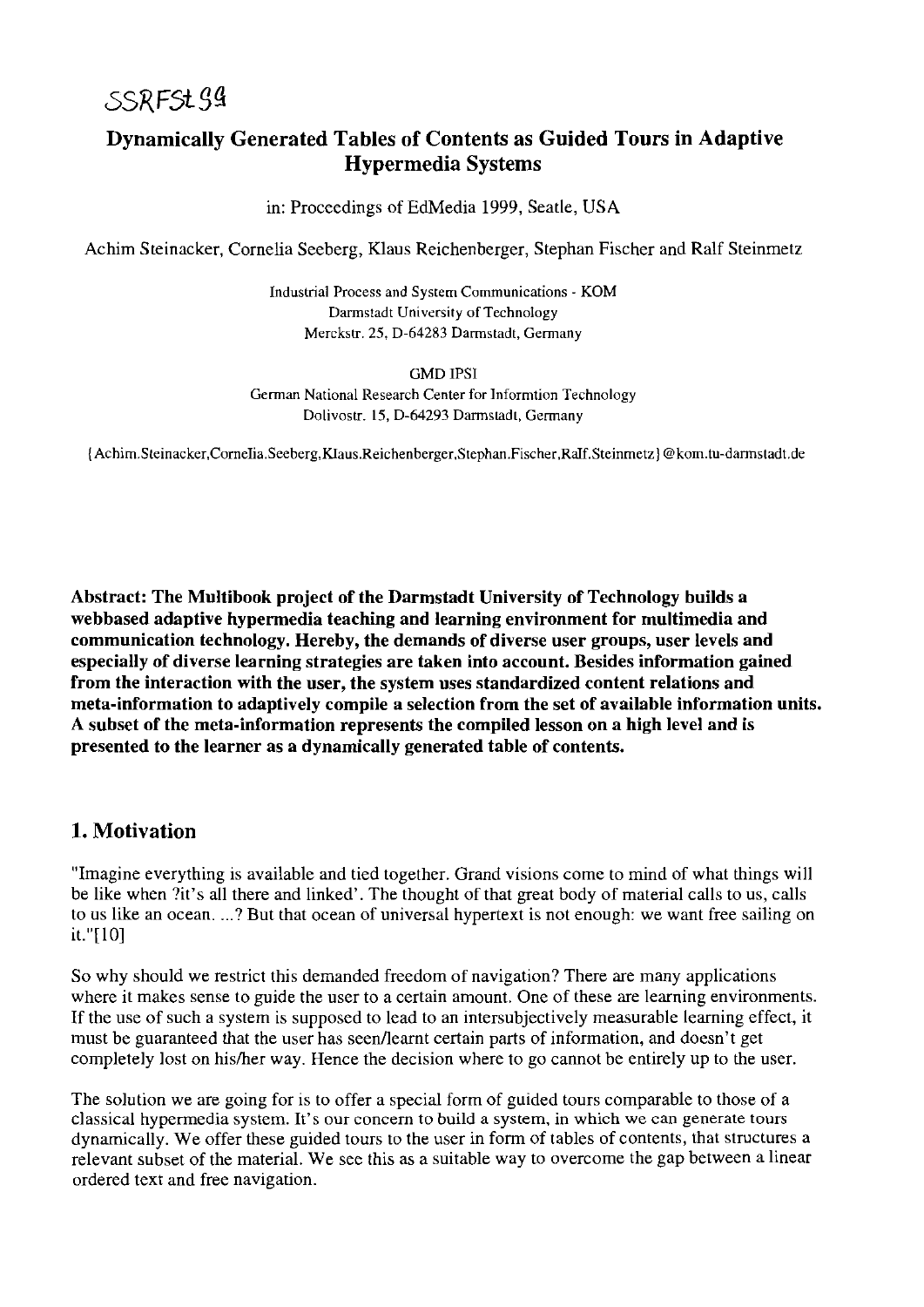## **2. Related Work**

Recently, ideas from intelligent tutoring systems (ITS) and from hypermedia have been brought together opening the field of adaptive hypermedia. This synthesis responds to the specific strengths and wcakncsses of both approaches. ITS [1],[4],[15] provide a high level of guidance in lcaming, they model and control the entire learning process in great detail. **A** domain modcl rcpresenting dl facts of the field that are to be learnt, usually forms the background for a model of the learner's knowledge and knowledge acquisition. Free exploration by the learner does not play an important role in ITS, the navigation decisions are very much up to the system. As discussed in [6], most of the existing ITS systems are environments for coding and testing a specific programming language. Furthermore, users often need considerable time for learning how to use an ITS, because the development of an intuitive user interface for ITS systems seems to be a very difficult task. Hypertcxt and hypermedia systems exploit the nature of different media such as text, pictures, audio, video or simulations as a medium for making differentiated Statements and communicating less structured knowledge. In addition, a hypermedia system offers morc than predefined learning paths - by selecting different nodes in different order, the individual learners produce a multitude of paths through the material. The drawback of these systems is that the learning process cannot be controlled in a well defined way. This results in insufficient guidance. In particular when used for educational purposes, hypermedia systems are striving for a higher degree of control [7],[3]. We regard as decisive thc stcp of adding conceptual information on top of the hypermedia chunks, being the basis for their intelligent selection and sequencing. Connecting the concepts with scmantic rather than didactic relations that would aiready imply sequences or dependencics among the concepts [21 provides yet a higher degree of flexibility - this way. the conccpt space lends itself to realizing different learning strategies and goals but also to tasks like information retrievai.

The Interbook project is a well known adaptive hypermedia system, which also makes use of a concept space, called domain model **[SI.** Interbook supports navigation through the lesson with adaptive annotation, showing the type and the educational state ("ready to be learnt", "recommended", "not ready to be learnt") of each offered link. Interbook is based on the domain modelling approach of ELM-ART, a WWW version of ELM-PE, that is currently onc of the most advanced intelligent leaming environments for programming. In lhe onlinc dcscription of Interbook the term "13-textbooks" (integrated + interactive + intelligent textbook) is suggested for approaches which integrate on-line representation of learning matcrial with the interactivity of problem solving environments and intelligence of ITS. In this sense, the Multibook project can be seen as a specific type of an 13-textbook, although our application domain brings along some different problems which requires slightly different approaches and techniques, which we will describe in the remainder of this article.

## **3. Multibook**

### **3.1 Constraints and Requirements**

The content of the Multibook system, currently being developed at the TU Darmstadt, is the printed book "Multimedia: Computing, Communications & Applications" by Ralf Steinmetz and Klara Nahrstedt consisting of about 1200 pages, and a selection of Java applets [13]. The aim of Multibook is to have individual views on this material according to the needs and preferences of the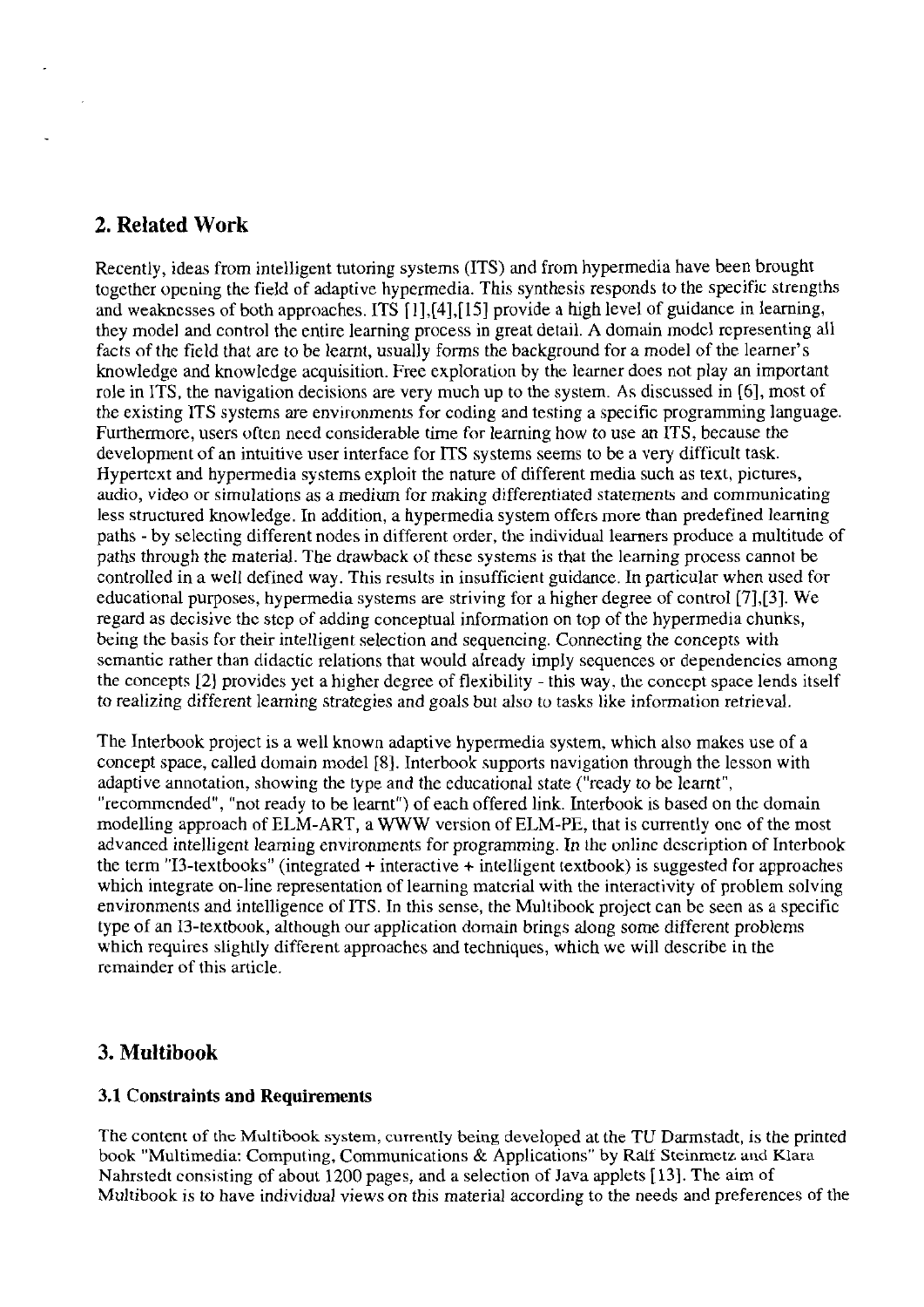individual Users. A linear, printed book does not satisfy these requirements: It does not adapt flexibly to the level of difficulty, the leaming aim, the leaming strategy and the media preferences of the specific user. Apart from that, many aspects of multimedia technology can be explained better using motion and interactivity. A pure hypertext or hypermedia system does not satisfy these requirements either. A hypertext is static, in that the text is either heavily linked and there is a suitable path through it for every user - then the user might be confused by the number of possibilities and not be able to find this path. Or there are only a few links, then it will probably not satisfy the demands of each individual user. An ITS system does satisfy these requirements, but these Systems only work in areas which are highly structured, such as Mathematics and especially programming languages. The level of control and the detailed knowledge of the state of the user can't be achieved in our subject domain. To formally model everything that can be said about multimedia in texts or images would not be a feasible approach. Also the extent and the extensibility of our material and the amount of text describing it are constraints which make it impossible to guide the User in such a controlled way.

#### **3.2 Approach**

The Multibook system has multiple facets: it provides an intelligent testing environment for the user, offers search facilities for a direct access, etc. In this article, however, we will focus on the main task: To find and to propose a suitable path, hence a suitable composed lesson. To be able to acomplish this, the content and meta information conceming the content must be represented in a formal way, that enables the system to operate on it. As a result the system can play the role of a guide for the user. In order to find a suitable path, the system makes use of a user profile and of the meta information. Ln the beginning, the profile is filled with the demands and preferences of the learner. There are two spaces in which the knowledge base is modelled: a domain model, which we call the ConceptSpace, and the MediaBnckSpace, where knowledge is represented in small modular pieces of text, in images etc. The concepts and the actual content are therefore separated. The ConceptSpace represents the domain, the MediaBrickSpace is a set of possible explanations of this domain. The concepts are comparable to possible chapter headings and are interconnected by semantic relations. There are different possibilities to choose a set of relations. The granularity of the model relates to the fact that we are interested in roughly structuring the domain rather than completely representing all facts. In the vocabulary of Knowledge Engineering, this makes our ConceptSpace a terminological rather than a axiomatic ontology **[12].** We are aware of the benefits that the extended use of verb concepts. and the expression of a greater variety of facts they allow, could have for our domain. However, the current model is, for simplicity reasons, mainly built around noun concepts **[SI.** Semantic relations strongly guide the composition of lessons but do not predeterrnine a unique set of topics and the order of these, to make application of different leaming strategies possible

In the following we will describe in an exemplary way the rules that operate on the different categories of the profile and on the relations in the ConceptSpace to compile a adequate outline for a lesson.

The rules which are responsible for choosing the global structure of the lesson use the semantic relations corresponding to the leaming aim. Note that these mles are not a hardwired part of the system. At this stage, we modeled some rather straightforward didactic rules ourselves, later we Want to give the domain experts working with the system the possibility to specifiy their own mles. Examples for rules using the semantic relations: In his/her profile, the user is characterized as a student learning for exams. In this case the system will search for concepts which are related to the chosen topic by the relations "uses", "part-of" and "is-a". The selection of the topics has to be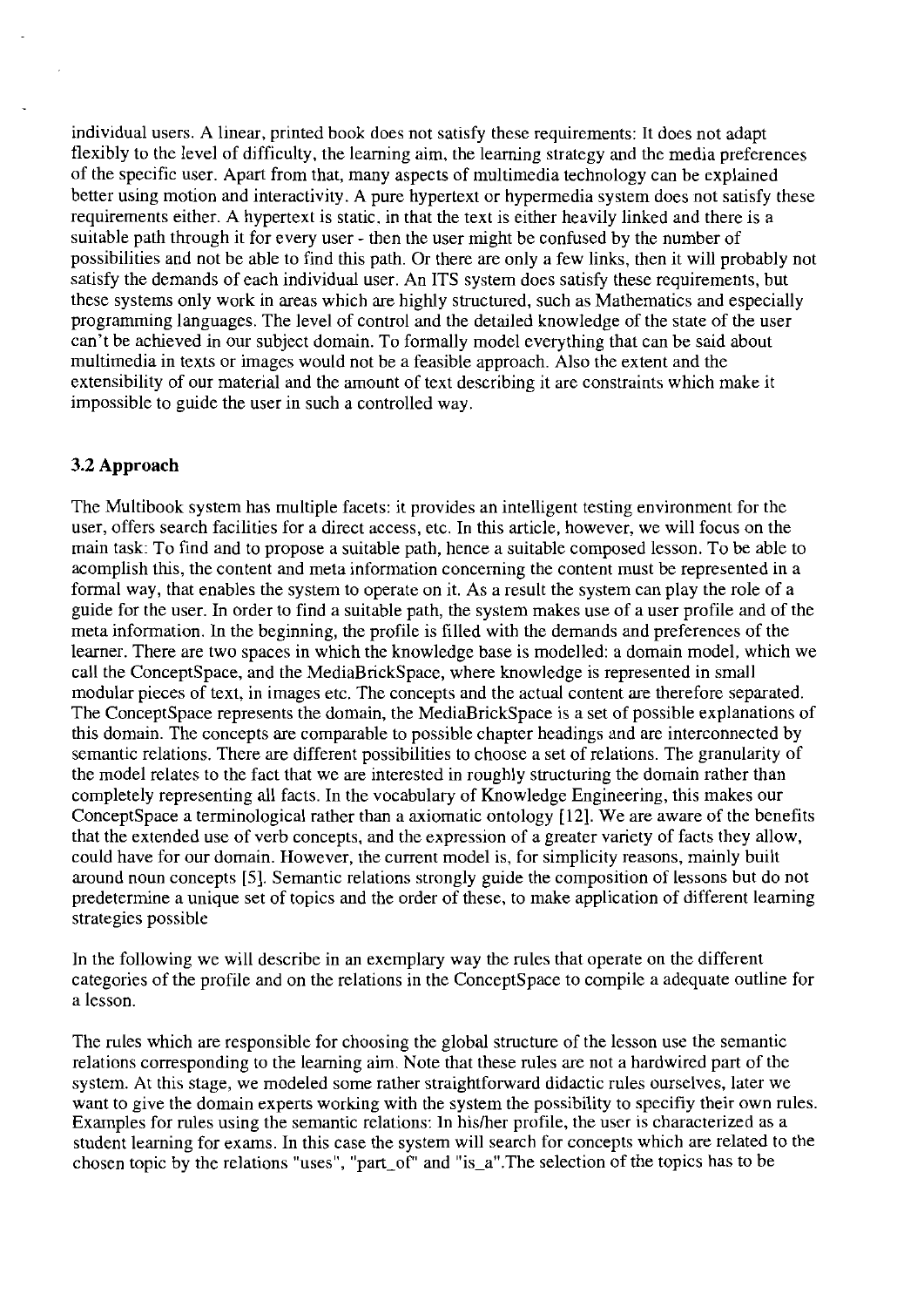coordinated with their order arising from the chosen learning strategy, e.g., hicrachical: Definition broader terni- componcnt - application. In other cases the selection of the topics uses, on a smali scale, inferences on the ConceptSpace. Example: The topic is related to another by the relation "problem". Then the system would most probably find a concept representing a solution for this problem among the more specific concepts (i.e. one that is connected by a "is\_a" relation). The lessons are finally put together by cornbining a set of media bricks. They can be in form of tcxt or other multimedia elements such as images, graphics, video and audio streams and - with the main focus - animations realized as Java applets. Also these multimedia elements satisfy the requirements of modularity. This requires that the format of the media bricks enables the system to describc the content, grade of detail, and the underlying pedagogical concept of the media brick. Thus it is possible to integrate a media brick in a lesson. independent of the kind of media. Particular emphasis of our work lies on the issue of coherence [14]. When a user of a hypertext **does** not have the possibility to choose the pages, i.e. helshe cannot establish the relation between the parts of the lesson by himselfherself, helshe is more likely to expect a cohcrcnt lesson, a lesson where the relations between the parts are obvious, although they are put together by someone else. For this purpose the media bricks are not only linked to the corresponding concept but also interconnected in the MediaBrickSpace by rhetorical rclations based on the Rhetorical Structure Theory [9] [11]. Examples for such rhetorical relations are "deepen" or "explain". It is a major task of the system. to make this relations explicit.

In general, the rules for building the lesson out of the relevant media bricks, have to use the rhetorical relations and the characteristic of the media bricks, in order to match the users level of difficulty, media preferences and coherence expectations. Simultaneously, they have to work off the structure of the lesson compiled earlier and to fulfil the demands of the user's learning strategy. Note that the learning strategy requircs rules working on both spaces. These goals are not always easily harmonized: The system will, for instance tend to select as the next media brick one that is connected to the current one but also one that is connected to the next topic in thc planned structure.

## **4. A Table of Contents for each User!**

As an example how we overcome the gap between free navigation and static guidance by using the meta-information described above, we suggest a dynamically generated tablc of contents. Dynamically generated tables of contents combine the best of both worlds: The interests of the user are made manifest by the outline, the structure. of the lesson. This task can be achieved by applying the user profile instead of constraining the user to choose the media bricks by himself/herself. As with a guided tour the lessons are coherent, and more security is given to a sensible course of textlmedia. Rules working on the ConceptSpace are responsible for creating the outline according to the uscr profile; rules working on the MediaBrickSpace are responsible for the coherence of the lesson.

### **4.1 Tables of Contents**

Tables of contents, what are they and what function do they have? Generally, a table of contents is the rough structure of lessons. Any kind of table of contents is motivated by sernantic relations. **A**  table of contents gives the reader an overview of the lessons and shows the view the author has of the subject.Therefore we can consider the table of contents as apatb through a net of concepts. We observe that not every path can serve as a table of contents. nor does every structure of a topic make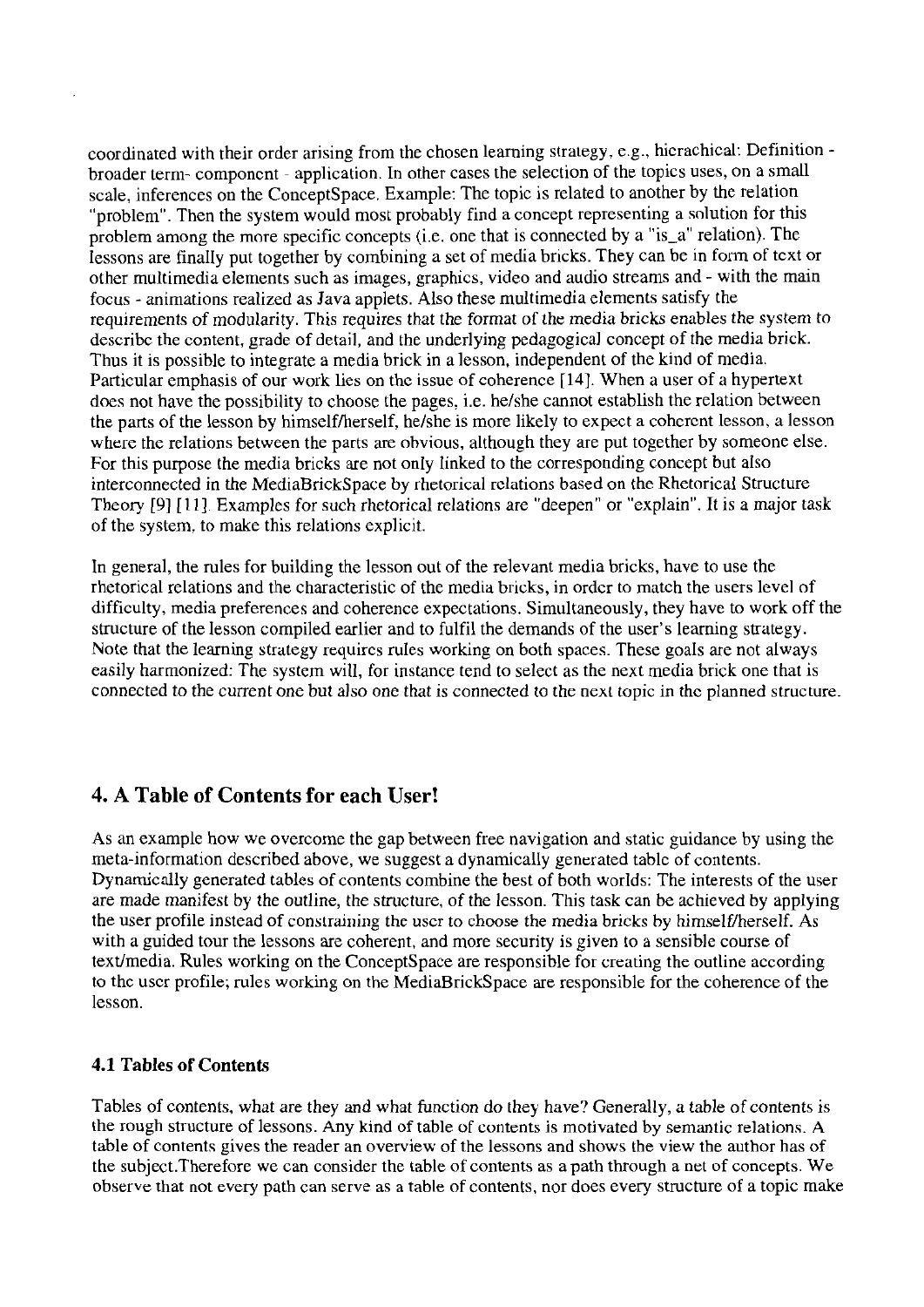sense. Obviously some proven patterns occur quite often. These characterize a sensible structure for texts. We give three examples:

A structure based on **part-of** relations:

- 1. Media Server
	- I. Disc Controller
	- 2. Storage Management
	- **3.** File Systcm
		- 1. Allocation Table
		- 2. Access Control
	- 4. Memory Management

The subchapters describe the components of a media server, the sections of "File System" represent the components of a file system.

A structure based on  $is_a$  relations:

- 1. Image Compression
	- 1. JPEG
	- 2. PNG
	- **3.** TIFF

Hcre the subchapters are examples of the topic of the chapter.

A structure based on *proceeds* relations:

#### 1. JPEG

- 1. Picture Preparation
- 2. Picture Processing
- **3.** Quantizalion
- 4. Entropy Encoding

The structure of these view follows the order of the process itself.

The structure in each of thcsc three examples is a paths, that is a tree, even leading to multiple trees or forests. It is not necessary that the structure is based only on one kind of relation, hybrid composition can also be observed quite often. There are several reasons why it makes sense to provide explicit guiding for the User in the form of a table of contents:

- A User in a learning environment has to learn certain topics, if he/she wants it or not.
- The User may not have the necessary overview of the area to choose the relevant concepts.
- The user is not able to compose a lesson according to a learning strategy by himself/herself.
- The knowledge base is too broad to be managed effectively without help from the system. The system can select and combine the media bricks faster and more efficiently than the user.
- A table of contents offers the user some sort of orientation. He/She can see exactly where he/she is and to which context the current topic belongs.

In the Multibook system there are also situations where "classical" free navigation is the appropriate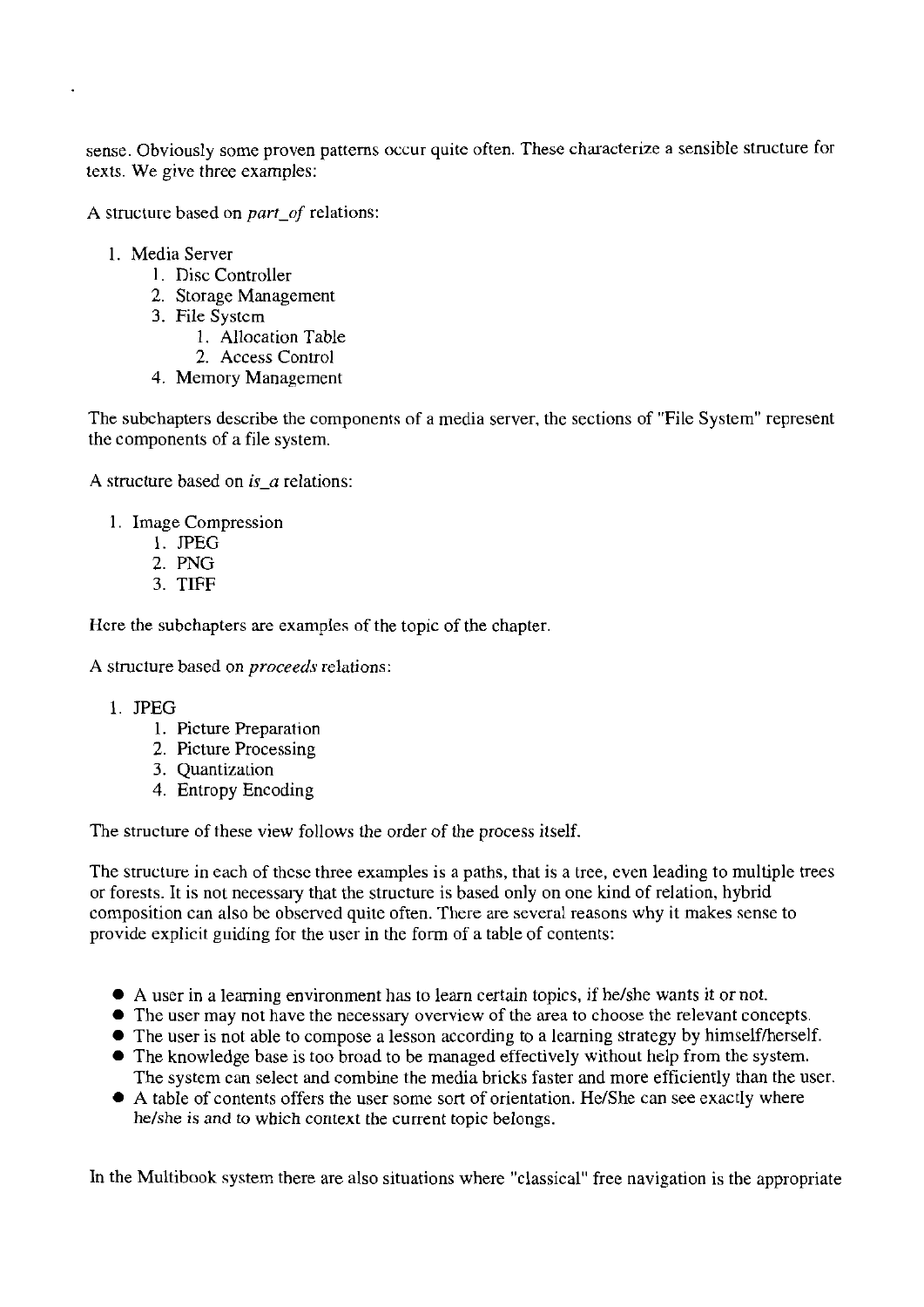strategy: The user selects the topics being relevant for him/her from a net of content objects, which is a simplified version of the ConceptSpace where the relations are omitted. The net offers the user an overview of the area with connections between the topics beyond the linear order of a table of contents in a printed book and many hypertext Systems. The User can choose the topics without working on the media bricks, thus simplifying the complexity of the knowledge bases.

#### **4.2 Dynamic Table of Contents**

Since the aim of the Multibook system is to be adaptive to the needs and preferences of the specific user we need more than just one table of contents: We need a table of contents for each single user. This cannot be obtained by having several static tables of contents. If the set of media bricks would be static we could precompute every possible way through the material. This means, every possible learning strategy etc., could be realized and presented to the user. But since our system is open for extensions of both ConceptSpace and MediaBrickSpace including media bricks from external sources, we must be able to generate the tours through the material dynamically for every user.

Our system is able to fulfil this task because of the partition into ConceptSpace and MediaBrick Space. The concepts/topics are modelled separately from the descriptions, therefore every concept can be picked up to be the main topic. The semantic relations which allow the diverse stmcturing of the topics make it possible to tell the difference between sensible and senseless structures, i.e. table of contents. The ConceptSpace with its manifold semantic relations is a starting point for different and meaningful ways to constmct tables of contents. Topics which are chapter headings in one lesson can be subchapters in another.



**Figure** 1.1 **JPEG as main chapter described by its cornponents**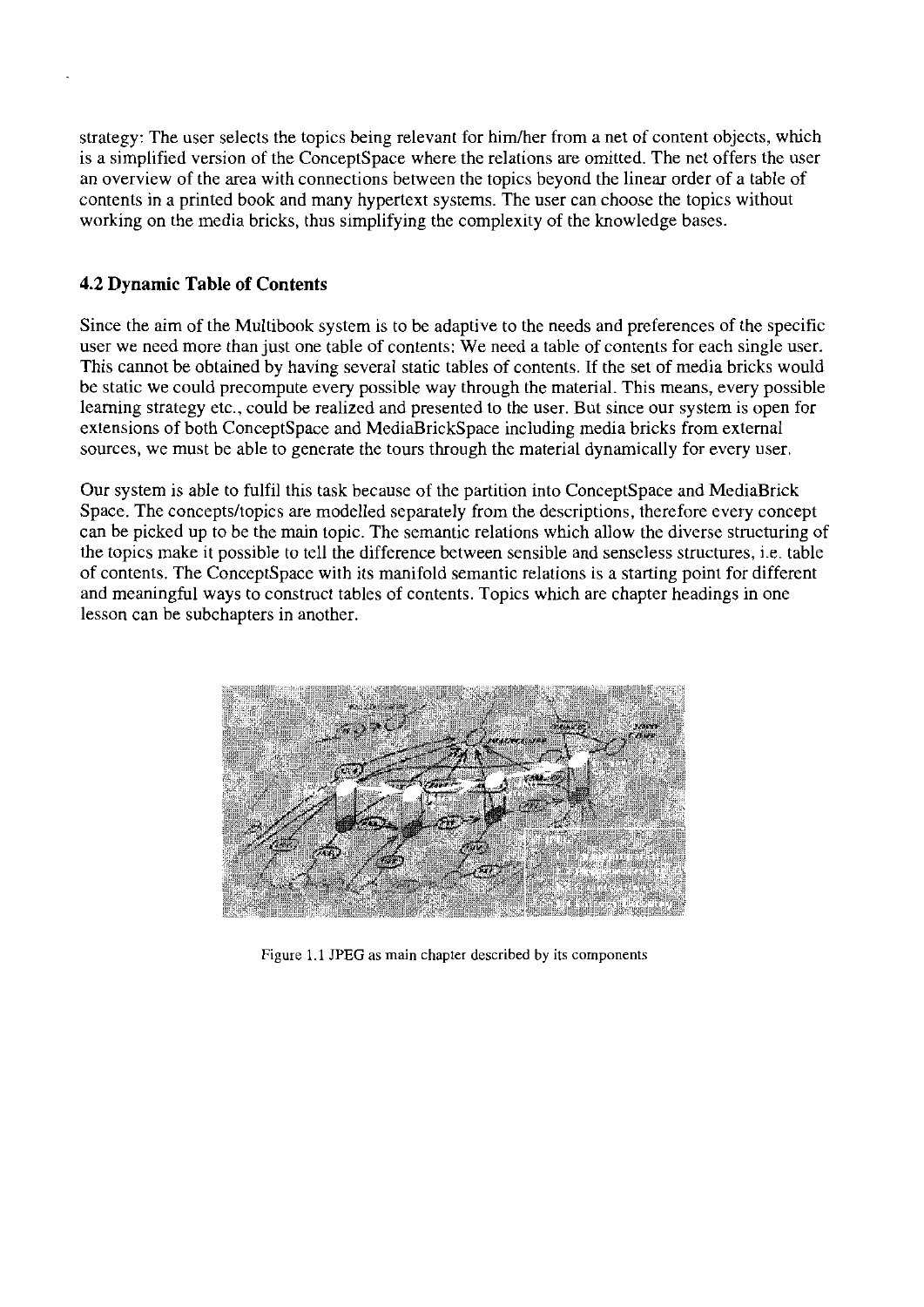

Figure 1.1 JPEG as a subchapter of compression



Figure 1.3 JFEG as main chapter described hy its applications

In Figure 1 different views of the complex JPEG are shown. Thc topics selected for the outline are highlighted in the figures. In Figure 1.1 JPEG is defined by its componenents, in Figure 1.2 JPEG is a subchapter of Compression and is explained in the context of MPEG. In Figure 1.3 JPEG is the main topic of the chaptcr and is described first by its applications where MPEG is mentioned, then in detail by its components

## **5. Conclusions and Outlook**

The learning strategies we have implemented so far (problem oriented vs. hierachical) are exemplary. Our aim is not to prove whether a certain strategy is under certain circumstances better than another. We rather Want to provide a tool for educationalists to conduct these kind of experiments. They can test their theories about leaming strategies by applying their research results to our systcm. The system is flexible for changing the mles in both spaces which are responsible for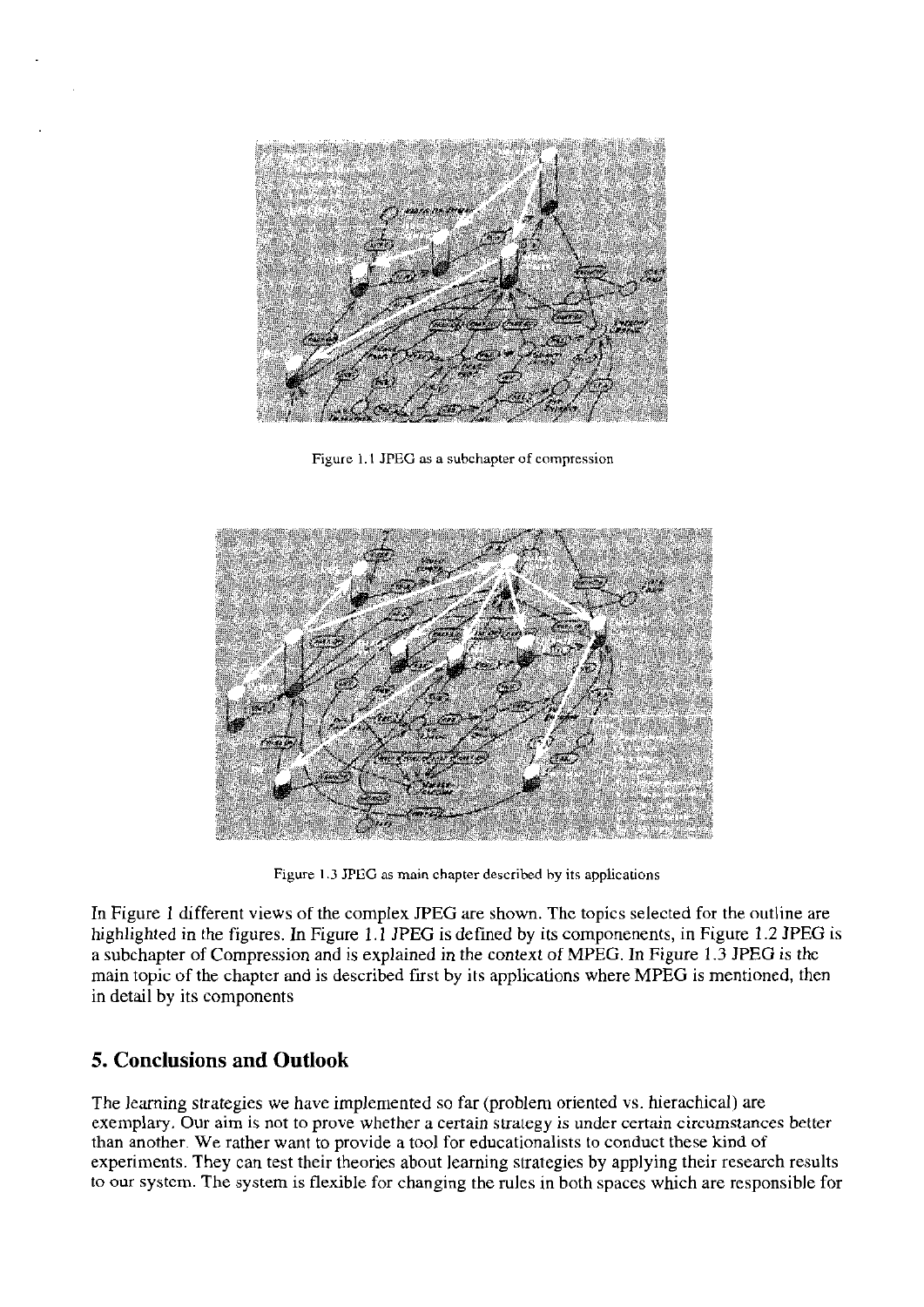composing the lessons. As we only recently finished a prototype of our system, an empirical evaluation is now on its way: In a broad field trial at the end of this year with the students of our institute, we will investigate to what extent the individual tables of contents help to navigate on a hypermedia system. A major problem which needs further investigation is how to produce the media bricks. To write a text in a modular way is quite unaccustomed, also a deeper understanding of the relations is necessary to bind new media bricks in the MediaBrickSpace.

#### **Acknowledgements**

The authors would like to thank the Bundesministerium für Bildung, Wissenschaft, Forschung und Technologie (BMBF) which partially funded the research project and the Volkswagen Stiftung. We owe also thank to our colleagues Abdulmotaleb EI-Saddik, Martin Wessner, Rüdiger Pfister and especially to Jörg Haake for their helpful comments.

#### **References**

[I] Andersen J.R., Boyle C.F. Corbett A., and Lewis M.; Cognitive modeling and intelligent tutoring; Artificial lntelligence, 42

[2] Beaumont 1. H.; Interactive Anatomy Tutoring Systems ANATOM-TUTOR; in Brusilovsky P., Kobsa A., Vassileva J.; Adaptive Hypertext and Hypermedia, Kluwer Academic Publishers, 1998

[31 Biusilovsky P., Methods and Techniques of Adaptive Hypermedia; in Brusilovsky P., Kobsa A., Vassileva J.; Adaptive Hypertext and Hypermedia, Kluwer Academic Publishers, 1998

[4] Devedzic V., and Debenham J.; An Intelligent Tutoring System for teaching formal languages; In Proceedings of the Intelligent Tutoring Systems Conference, San Antonio. USA 1998

[5] Fischer D.H., From Thesauri towards Ontologies?, in Hadi M., Maniez J. and Pollit St. A.; Stmctures and Relations in Knowledge Organization, Proceedings of the 5th ISK Conference, 1998

[6] F.P. Deek, J.A. McHugh: A review and analysis of tools for learning programming; in Proceedings of the EdMedia, Freiburg, Germany 1998

171 Greer J., McCalla G., Cooke J. et al; The Intelligent Helpdesk: Supporting peer-help in a university Course; In Proceedings of the Intelligent Tutoring Systems Conference, San Antonio, USA 1998

[8] InterBook Home Page **http://www.contrib.andrew.cmu.edu/-plblInterBook.html** 

[91 Mann, W.C., Thomson S.A., Rhetorical Structure Theory: A theory of text organization; Technical Report RS-87-190, Information Science Institute, USC ISI, USA 1987

[I01 Nelson T.H., The Ca11 of the Ocean: Hypertext Universal and Open HyperAge, Vol. I, No. **2,** May-June, 1988

L111 Nicholas N.; Parameters for Rhetorical Structure Theory Ontology; http://www.arts.unimelb.edu.au/Dept/LALX/publications/rst\_ontology.html

L121 Sowa J., Ontologies for Knowledge Sharing, Manuscript of the invited talk at TKE'96. 1996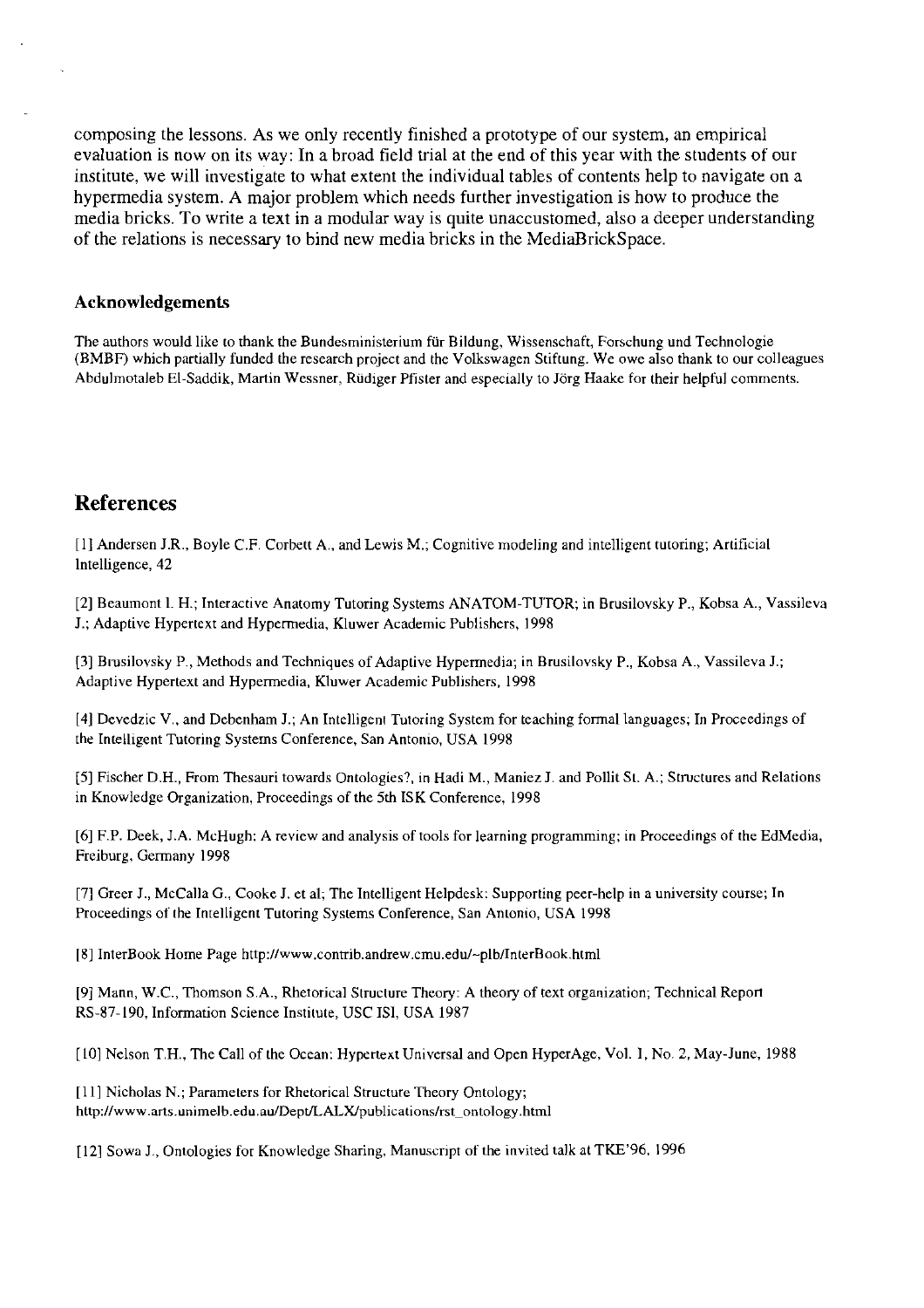1131 Steinmetz R., Nahrstedt K., Multimedia: Computing Cornmunications & Applications 2nd edition, to be published, Prentice Hall, 1998

 $\mathbf{r}$ 

(141 Thüring M., Hannemann J.. Haake J.; Hypermedia and Cognition: in Designing for Comprehension; Designing Hypermedia Applications, Communications of the ACM, 1995

[15] Dynamic Course Generation on the WWW; In Proceedings of the AI-ED'97 Workshop on Intelligent Educational Systems on the World Wide Web, 1997

 $\hat{\mathcal{A}}$